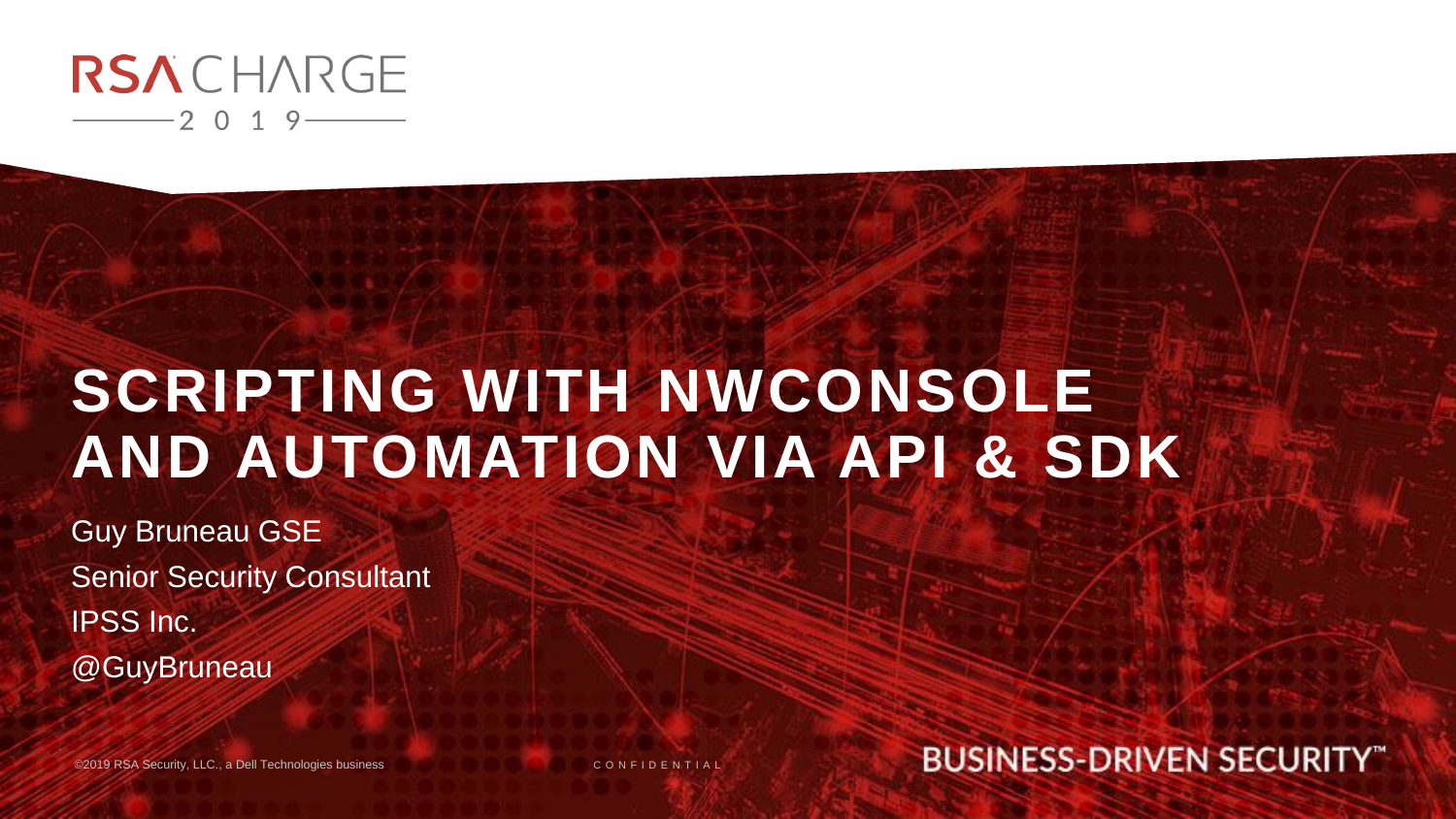#### **ABOUT ME**

- Senior Security Consultant @ ipss inc.
- Incident Handler @Incident Storm Center
	- − gbruneau@isc.sans.edu
- Experience: planned, deployed, and used NetWitness 8.x to 11.3.x in medium and large enterprise







-2019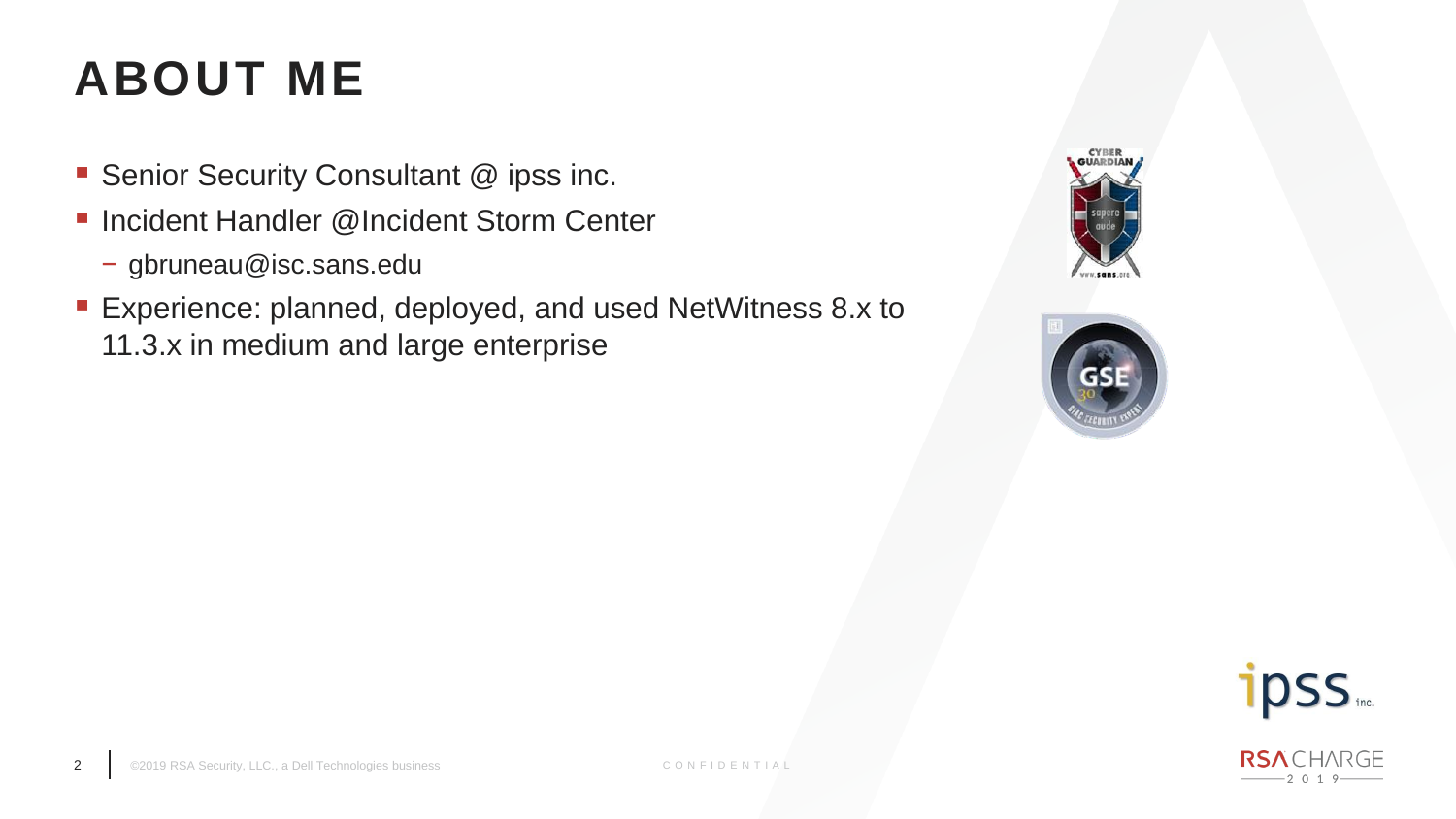#### **AGENDA**

- NwConsole
	- − Scripting for automation
	- − String & Regex search
	- − Exporting pcap from a metadata search
	- − Exporting pcap or files from a Session ID
	- − Post-Analysis: Importing large amounts of pcap data

#### $\blacksquare$  API

- − Loading feeds to multiple Decoders via a script
- − Query metadata from other tools
- SDK
	- − Query and save metadata to CSV



 $-2019$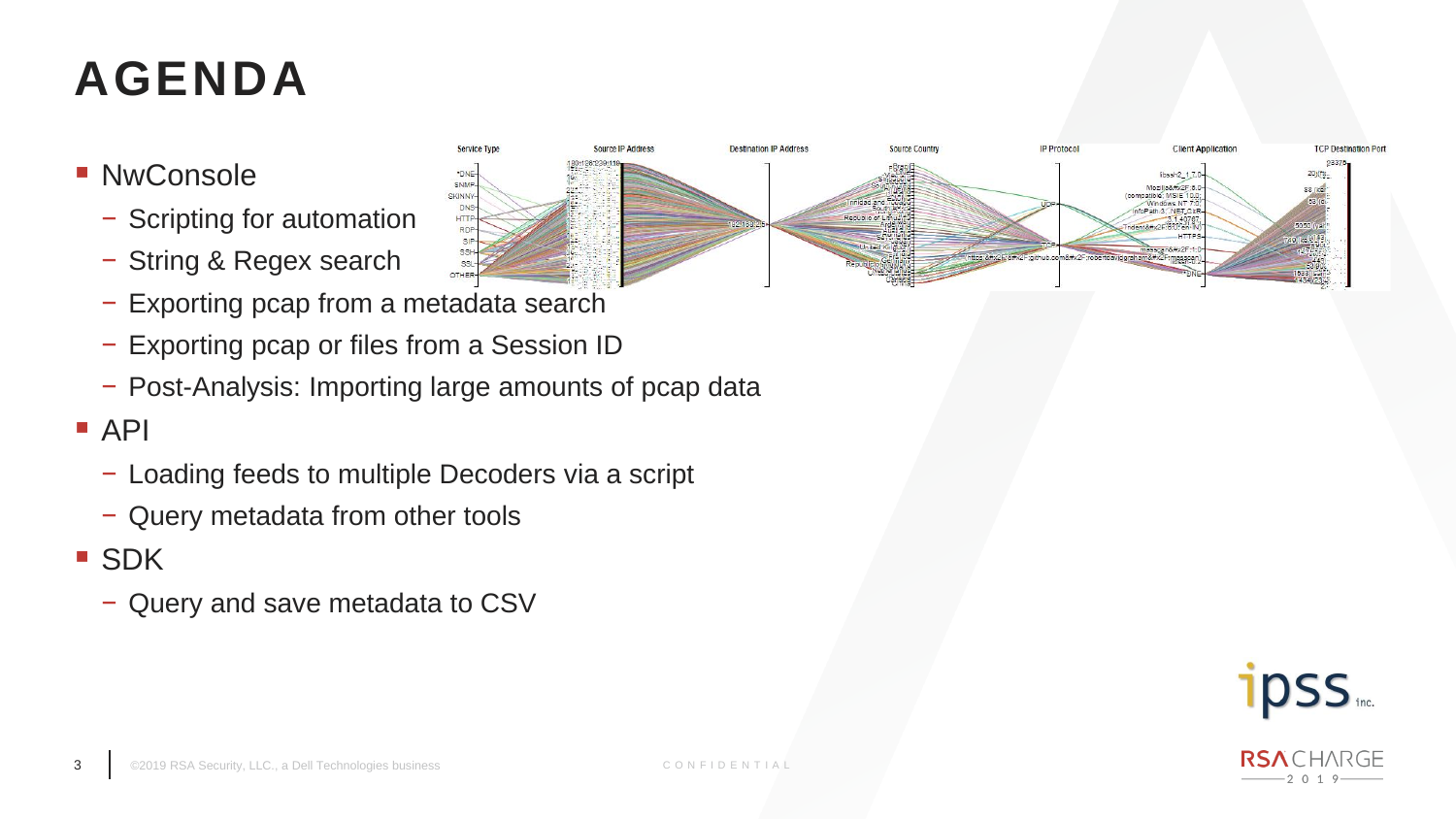#### **NW & COMMAND-LINE OPTIONS**

- NwConsole
	- − Scripting to automate recurring jobs
	- − Importing packets into a Decoder
- NetWitness SDK search
	- − String or Regex search
- NetWitness SDK content
	- − Extract SessionID to a pcap file
	- − Extract all files from a SessionID to disk
- NetWitness SDK with nwsdk\_csv.py
	- − Query meta of interest and save the result to a CSV file
- $\blacksquare$  API
	- − Upload multiple feeds to multiple Decoders via a script
	- − Right-click query from a SIEM to NetWitness Broker



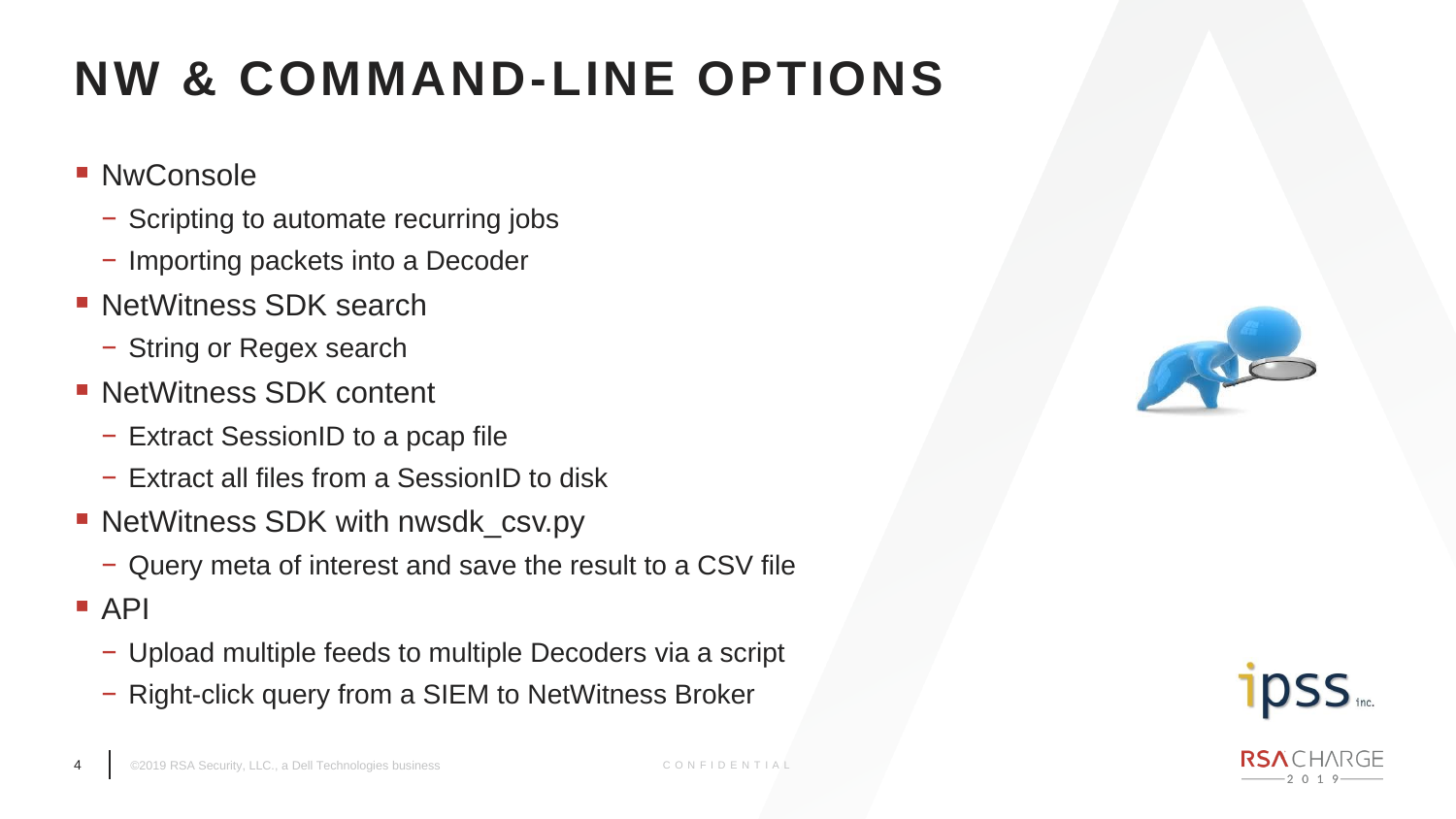## **AUTOMATION WITH NWCONSOLE**

- Retrieve and save a list of files
	- − EXE, ISO, ZIP, PDF, DOCX, etc
- Hash files of interest
	- − Send result back to Log Decoder or SIEM of your choice
- Build script with the following options:
	- − sdk open nw://admin:netwitness@concentrator:50005 (Broker:50003/Concentrator:50005)
	- − sdk output /home/guy/executables
	- − sdk content session=now-u where=**"**filetype='zip','cab','exe'**"** render=files maxDirSize=1000000
- Script  $\rightarrow$  NwConsole -f script &
	- − Load <pathname> with a line delimited list of commands and execute them in order

| sdk open                                                                                                   |
|------------------------------------------------------------------------------------------------------------|
| sdk output /home/quy/executables>                                                                          |
| Jew output directory set to /home/quy/executables                                                          |
| sdk content session=now-u where="filetype='zip','cab','exe','pdf','docx'" render=files maxDirSize=1000000> |
| 17:39:47: Sessions 37692494 to 37692494 have meta range 2412346217 to 2412346217                           |
| 17:39:47: Running in continuous mode                                                                       |
| 17:39:47: New session range 1 to 37691310 has meta range 2412346218 to 2412266778                          |

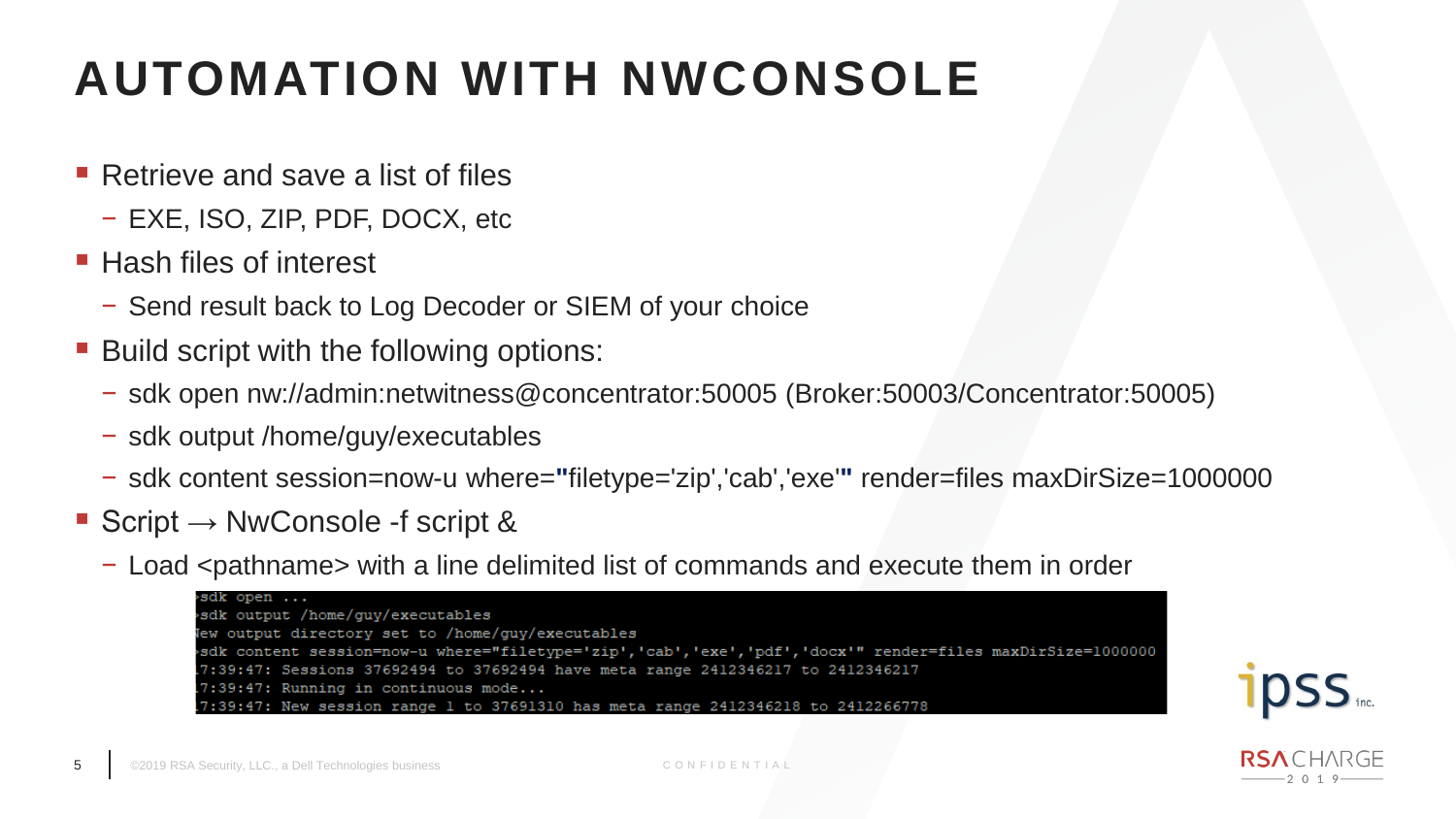## **NWCONSOLE → STRINGS SEARCH**

- NwConsole
- sdk open nws://sdk:password@IP:port (Broker:56003/Concentrator:56005)
- **Sdk output /home/guy**
- sdk search session=I-now where="\$META && \$TIME" search="keyword ='\$STRING' \$OPTIONS" pathname=\$OUTPUTDIR/\$FILE.txt"
- **SMETA && \$TIME** 
	- − **"**netname = **'**proxy dst**'** && streams = 2 && time=**'**2019-09-16 19:29:36**'**-**'**2019-09-16 20:27:45**'"**

 $(SSH-2.0-PUTTY) b S$ 

 $(SSH-2.0-PUTTY}m0)$ 

{SSH-2.0-PUTTY}?\*7S

 ${SSH-2.0-PUTTY}$ 

 ${SSH-2.0-PUTTY}$ 

 $(SSH-2.0-PUTTY)$ 

 ${SSH-2.0-PUTTY}$ 

 $SSH-2.0-PUTTY$ 

- **SSTRING** 
	- − SSH-2.0-PUTTY
- \$OPTIONS
	- − sp cs nsm nds
		- search packets, case sensitive, do not search meta, do not decode session when searching

34264123

34264253

34264439

4264464

34264758

34264881

4265680

4265760

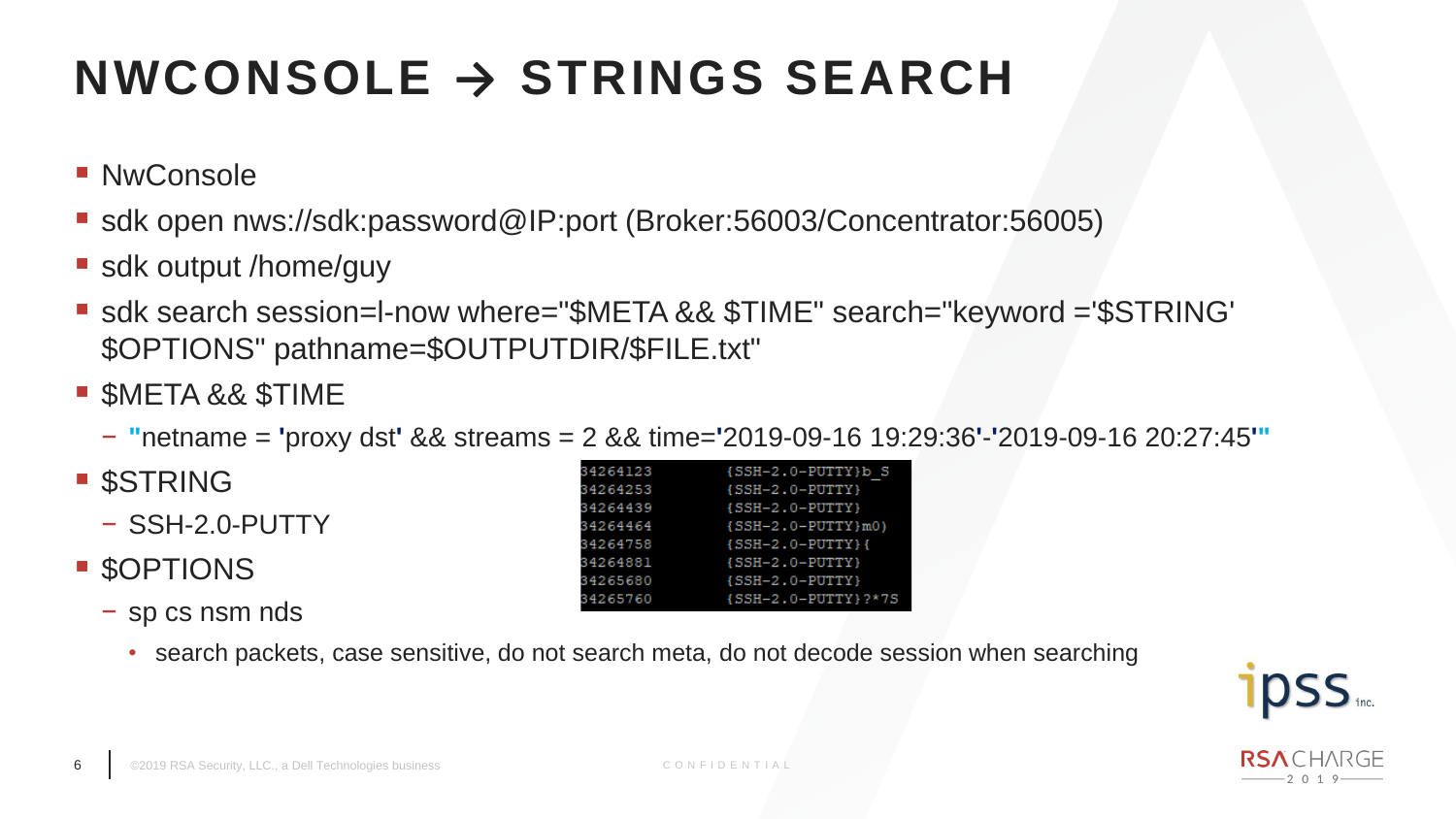#### **NWCONSOLE → REGEX SEARCH**

- NwConsole
- sdk open nws://sdk:password@IP:port (Broker:56003/Concentrator:56005)
- sdk output \$HOME
- sdk search session=I-now where="\$META && \$TIME" search="keyword ='\$REGEX' \$OPTIONS" pathname=\$OUTPUTDIR/\$FILE.txt"
- **SMETA && \$TIME** 
	- − **"**netname = **'**proxy dst**'** && streams = 2 && time=**'**2019-09-16 19:50:33**'**-**'**2019-09-16 20:49:44**'"**
- \$REGEX
	- − SSH.\*
- \$OPTIONS
	- − sp ci nsm ds

SSH-2.0-Liquor<5&v-}kxscurve25519-sha256@lib{ssh.org,ecdh-sha2-nistp256,ecdh-sha2-7326728 nistp384,ecdh-sha2-nistp521,diffie-hellman-groupl4-shal,diffie-hellman-groupl-shal,diffie-hellmangroup-exchange-shal,diffie-hellman-group-exchange-sha256-v01@openssh.com,ecd} SSH-2.0-Liquor< |.n9lycurve25519-sha256@lib{ssh.org,ecdh-sha2-nistp256,ecdh-sha2-n 37326731 istp384,ecdh-sha2-nistp521,diffie-hellman-groupl4-shal,diffie-hellman-groupl-shal,diffie-hellman-g roup-exchange-shal,diffie-hellman-group-exchange-sha256v01@openssh.com,ecd}

• search packets, case insensitive, do not search meta, decode session then search



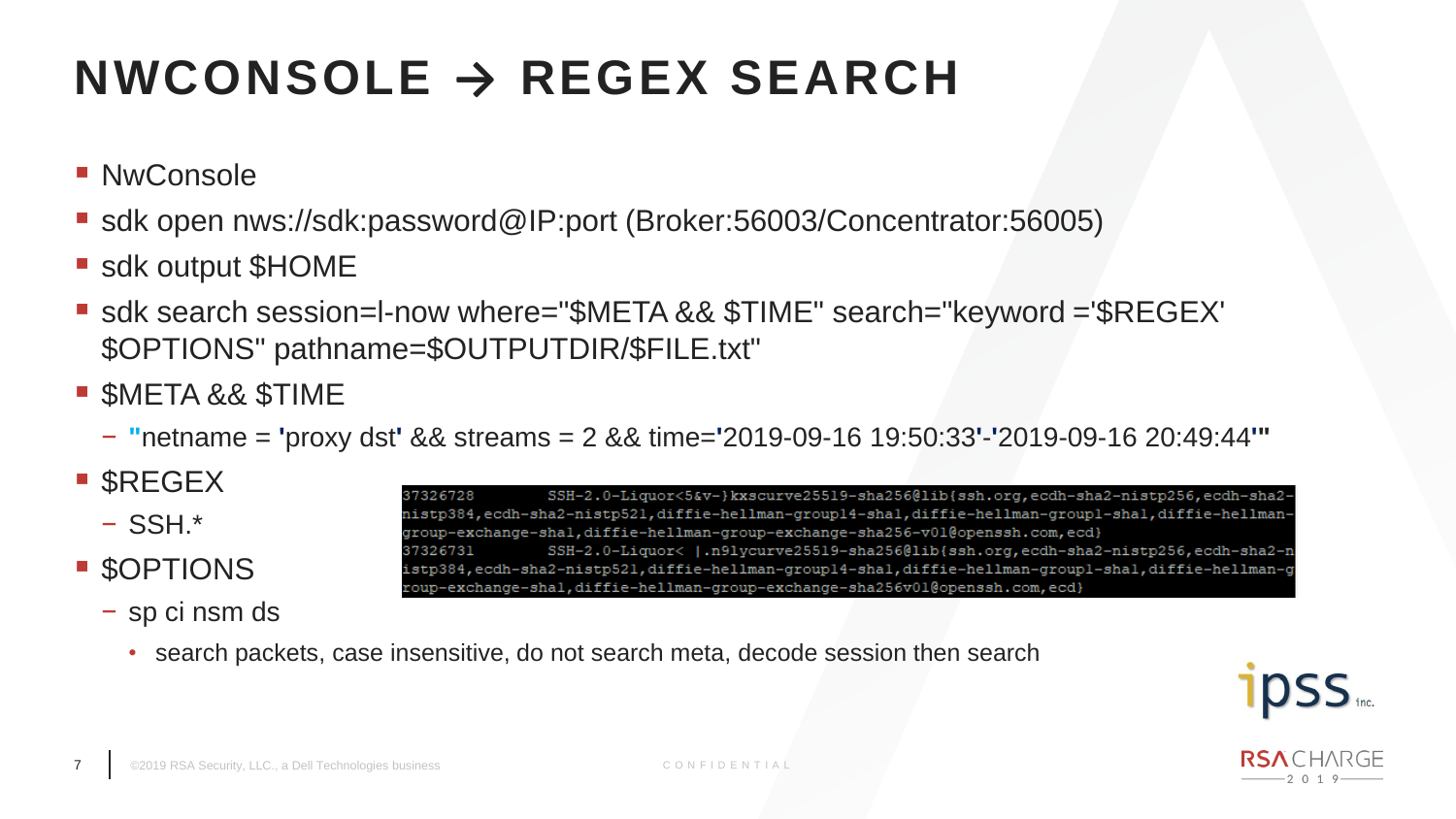## **NWCONSOLE → IMPORTING PACKETS**

- IMPORTANT! Imported pcap files retains original capture time
- **Decoder configuration** 
	- − Create a new Roles import\_packets group on the Decoder
		- decoder.manage
		- sdk.manage
		- sdk.packets
	- − Create *sdk* account with import\_packets group
	- − Decoder packet capture must be stopped
- Copy NwConsole to a compatible workstation (i.e. CentOS 7)
	- − cd to location of packets and login
- NwConsole
	- − login 127.0.0.1:50004 username password
		- import \*.pcap

login 192.168.25.33:50004 sdk netwitness Successfully logged in to 192.168.25.33:50004 as session 4336  $[192.168.25.33:50004]$  /> import \*.pcap

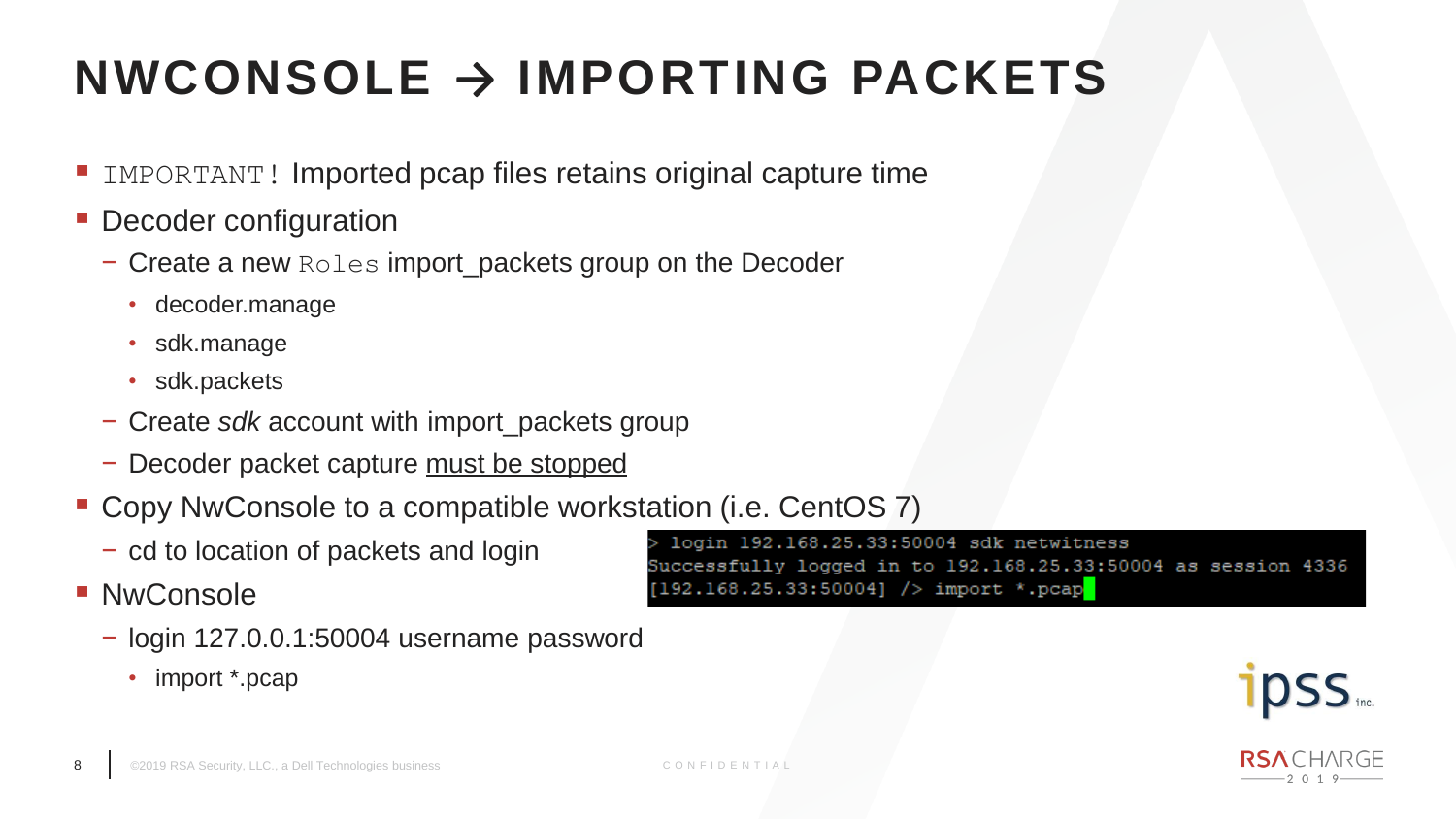#### **NWCONSOLE → EXPORTING PACKETS**

- **Example 2 Login to the Broker or Concentrator**
- login 192.168.25.34:ssl username password (Concentrator)
- login 192.168.25.30:50003 username password (Broker)
- $\blacksquare$  cd /sdk
- packets where= "\$META && \$TIME" pathname=\$OUTPUTDIR/FILE.pcap append=1
- \$META && \$TIME
	- − **"**netname = **'**proxy dst**'** && streams = 2 && time=**'**2019-09-16 19:00:00**'**-**'**2019-09-16 20:00:00**'"**
- $\bullet$  \$OUTPUTDIR = where to save the pcap



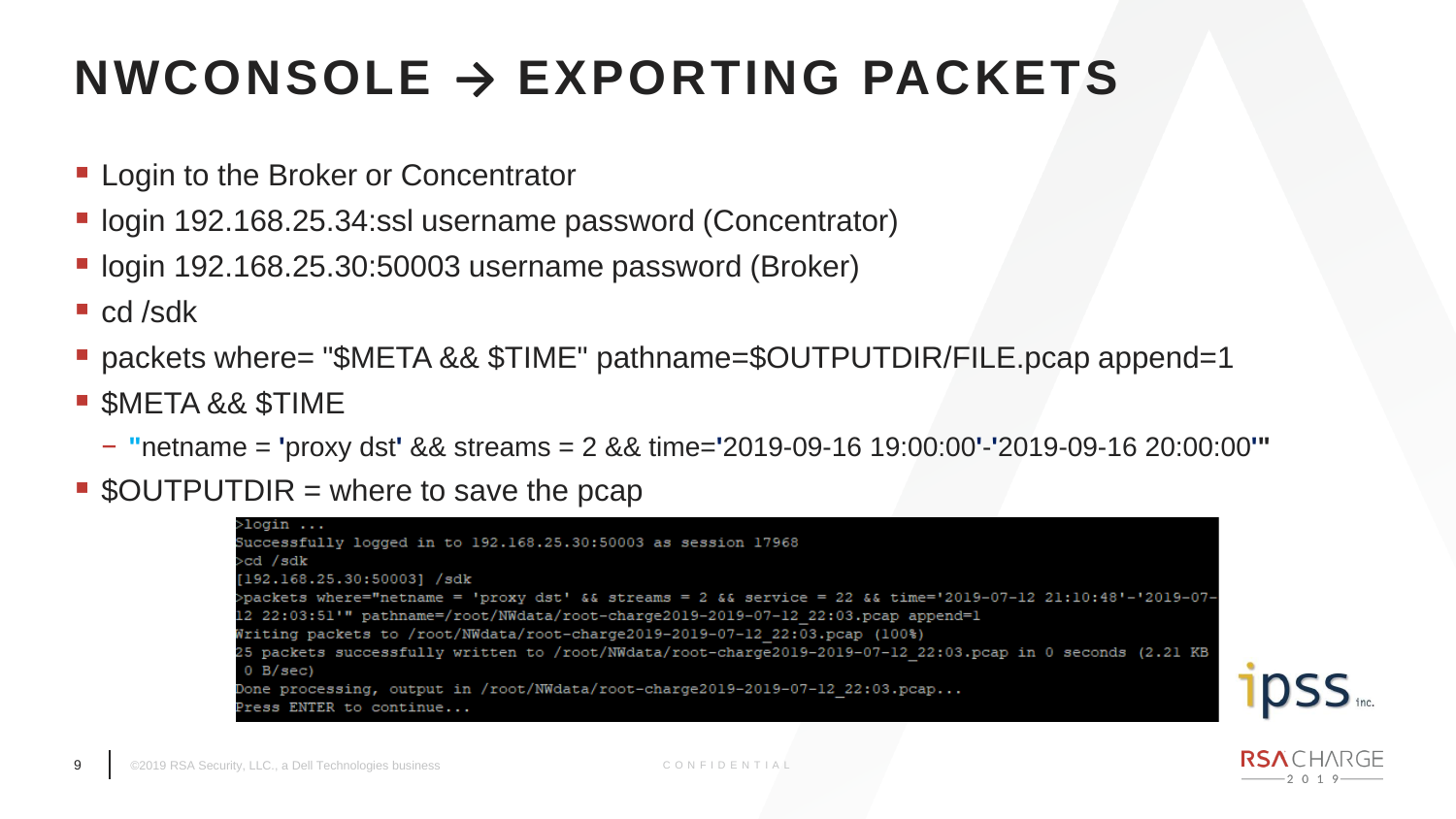#### **NWCONSOLE SDK → EXPORT PCAP/FILES**

- Export a single or multiple SessionID as a pcap file
- **Export all the files included in a Session ID, zip the result and password protect it**
- sdk open nws://sdk:password@IP:port (Broker:56003/Concentrator:56005)
- **Sidk output \$HOME**
- sdk content session=\$SESSIONID render=files
- **Provide the SessionID to extract all the files**
- Scripting with Linux to zip and password the files
	- − zip -P infected files.zip files/\*

![](_page_9_Picture_9.jpeg)

Files have been zipped and password protected with infected and saved in /home/quy/NWdata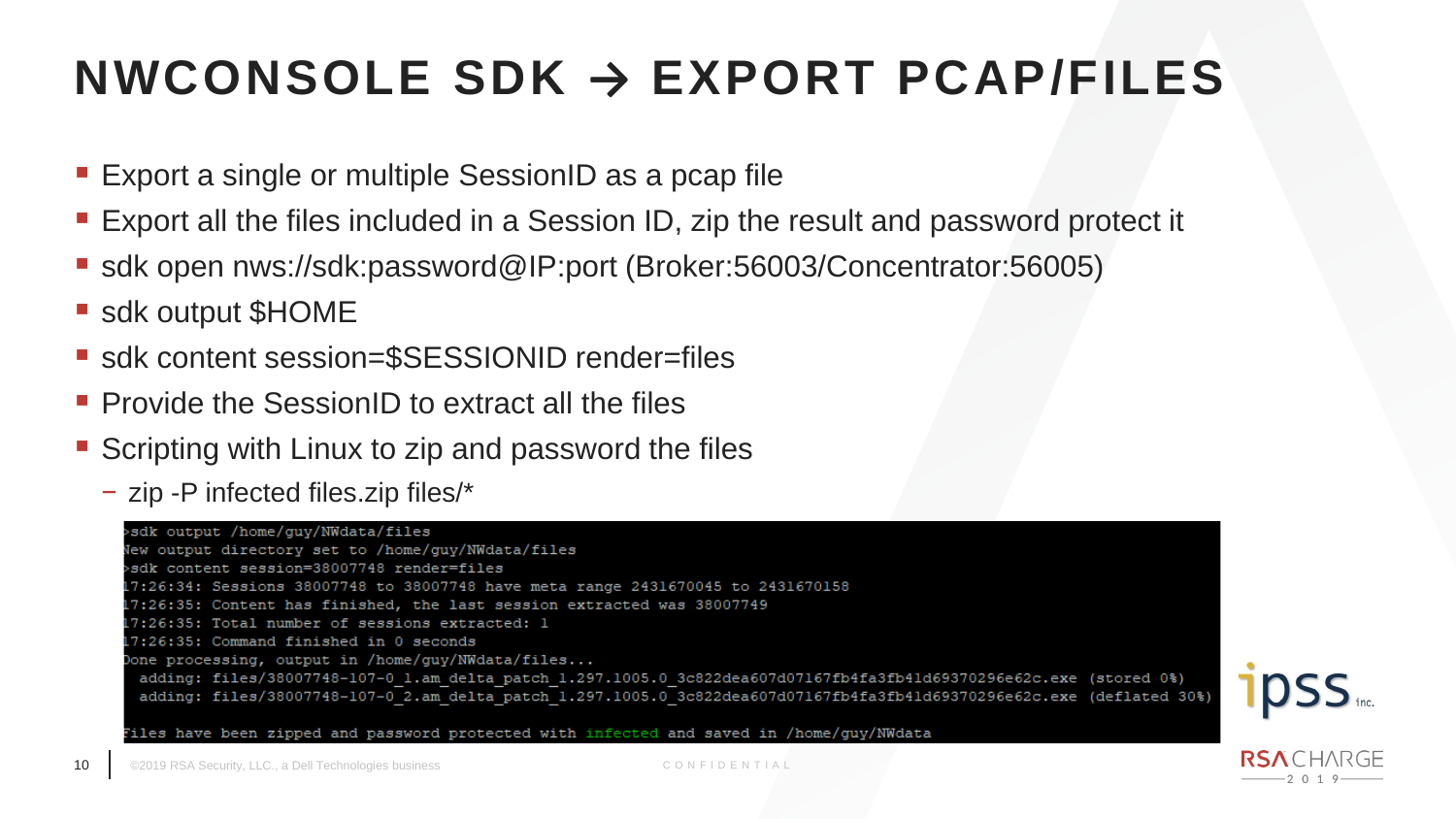## **LOADING FEEDS IN AN AIRGAP NETWORK**

- Upload multiple feeds to multiple Decoders
- Create an IP list for log/packet decoders
- **EILES=/home/guy/feeds/netwitness** 
	- − **DLIST**=/home/guy/scripts/decoder\_list.txt
	- − **LLIST**=/home/guy/scripts/logdecoder\_list.txt
- curl -F file=@\$ {L} http://admin:netwitness@i:50104/decoder/parsers/upload/;
- curl -F file=@\$ {L} http://admin:netwitness@i:50102/decoder/parsers/upload/;

```
for i in `cat $DLIST`; do
   cd SFILES
   for L in *; do
      curl -F file=@$ {L} http://admin:netwitness@i:50104/decoder/parsers/upload/;
   done
done
```
![](_page_10_Picture_11.jpeg)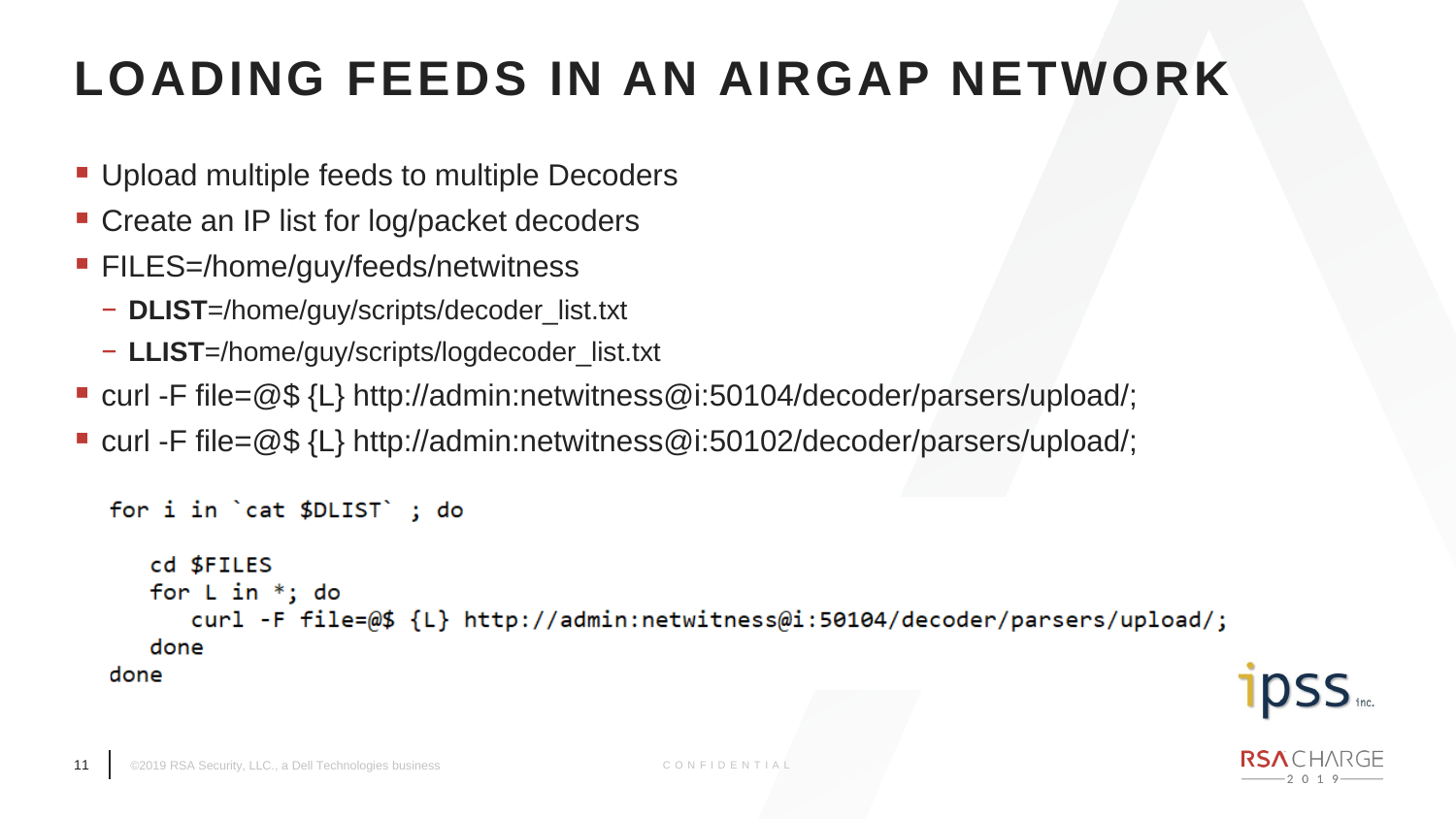## **NETWITNESS\_SDK.SH SCRIPT**

- **Menu driven script**
- **Requires** nwsdk csv.py available at: https://community.rsa.com/message/627004
- Build to query and save the results from NetWitness
	- − Metadata or Payload Inspection → Using regular expression or string search
	- − Using *nwsdk\_csv.py* → search metadata output to CSV
	- − Files → Export SessionID files included in payload
	- − Packets → Export search query results to a pcap
- Configure script variables
- Can process file with list of IP, ports & everything else
- Copy available at:
	- − https://handlers.sans.edu/gbruneau/scripts/netwitness\_sdk.sh

![](_page_11_Picture_12.jpeg)

![](_page_11_Picture_13.jpeg)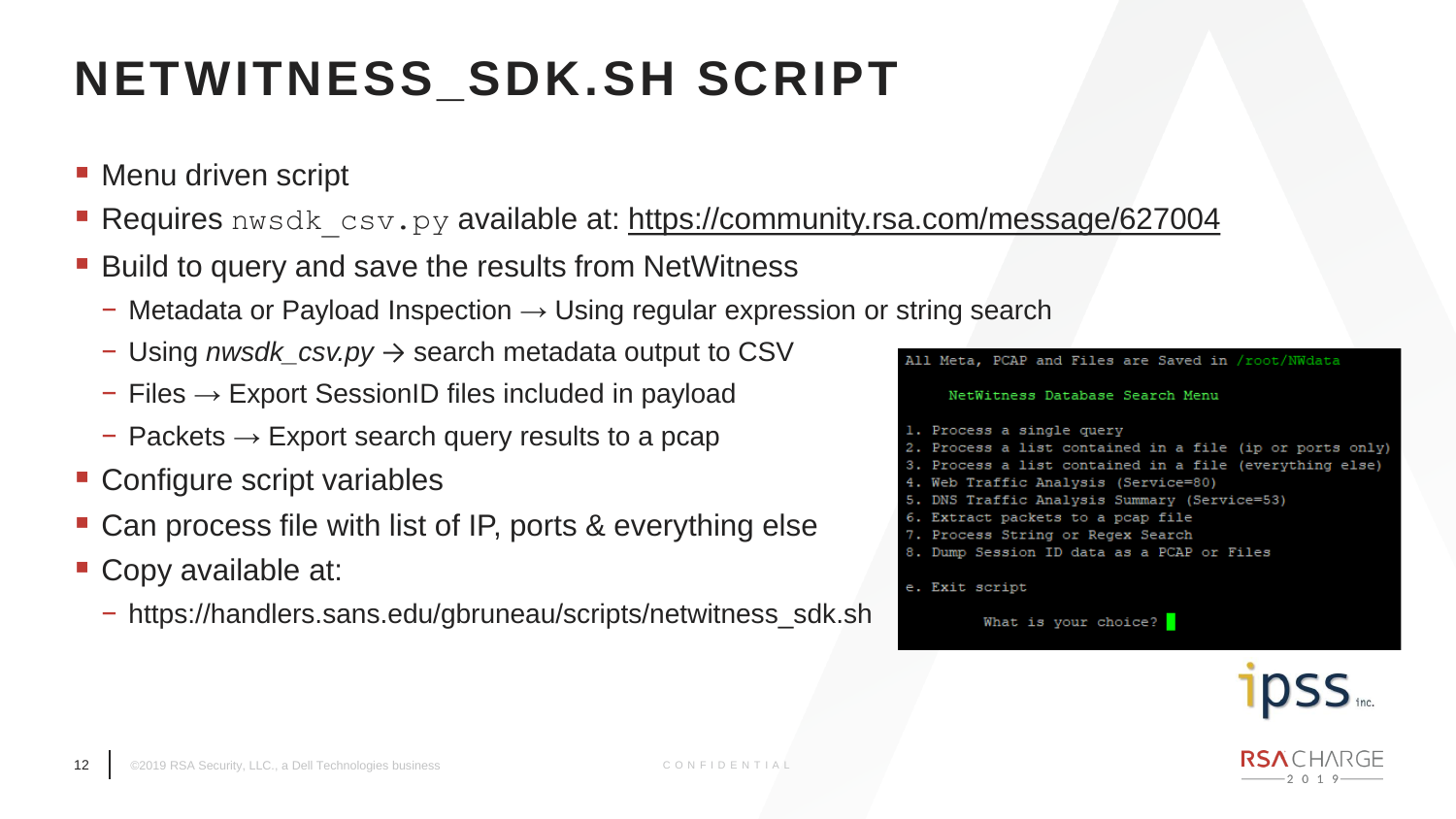#### **NETWITNESS SDK WITH NWSDK\_CSV.PY**

#### ■ Can be run by itself but ...

- − python ./nwsdk\_csv.py -c https://broker:50103/ -k "time,ip.src,ip.dst,service,tcp.dstport,alias.host,client,server,directory,filename" -w "alias.host begins update,report && filename='<none>' && directory='/' && query exists && query length 100-u" --no-count --gmtime
- **Called by** netwitness sdk.sh for items 1-5
- Output search in a CSV format
- Results with or without a count or activity time
- **Three modes available** 
	- − Search metadata as a single query
	- − Search an IP or Port list contained in a file text file
	- − Search a list with other type of metadata that requires quotes
- $\blacksquare$  Web traffic (service = 80)
- $\blacksquare$  DNS traffic (service = 53)

![](_page_12_Picture_12.jpeg)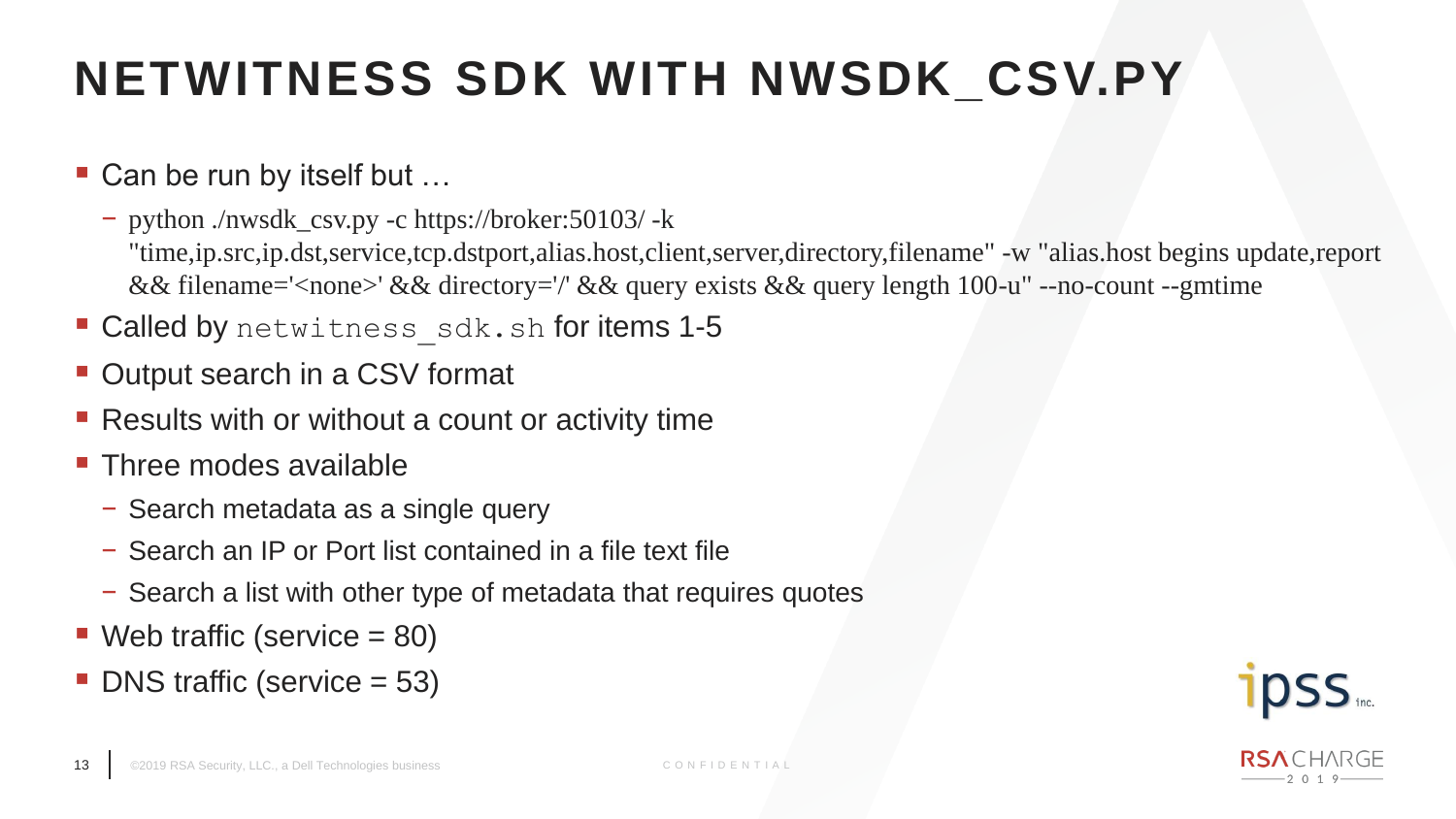## **SCRIPTING WITH NWSDK\_CSV.PY**

- Query NetWitness meta and output results to a CSV file hourly via cron
	- − This example use DNS
- Configured with metadata of interest
- Data can be analyze with other tools
- Copy available at:
	- − https://handlers.sans.edu/gbruneau/scripts /dnsmeta.sh

#### # Account used to query the metadata

NWSDK="/usr/local/bin/nwsdk csv.py -c http://192.168.25.30:50103 -u sdk -p netwitness"

NOW=S(date -d "now" "+%Y-%m-%d %H-:00:00")  $HOUR = S (date -d "now" "+8h")$ TODAY=\$(date -d "TODAY" "+%Y-%m-%d") YESTERDAY=S(date -d "yesterday" "+%Y-%m-%d %H:00:00") LASTHOUR=\$(date -d "-1 hour" "+%Y-%m-%d %H:00:00") FILENAME=S(date -d "-1 hour" "+%H")

#### # Last hour query

TIME="time='\$LASTHOUR'-'\$NOW'"

#### # Check to ensure today's directory exist

OUTPUTDIR="/opt/Metadata/DNS/\$TODAY"

if  $[$   $]$   $d$  \$00TPUTDIR  $]$  ; then mkdir -p \$OUTPUTDIR fi

#### # Metadata keys part of the query OUTPUT="time, ip.src, udp.srcport, ip.dst, udp.dstport, analysis.service, alias.host, direction, dns.querytype,

# NetWitness query that check the our and date # If the time is between 0-22, data is save in today's directory # If the time is 23, data is will be saved in the previous day's directory if [ $$FILENAME$  != '23' ]; then \$NWSDK -k \$OUTPUT -w "\$TIME && service=53" > /opt/Metadata/DNS/\$TODAY/dns\$FILENAME.csv elif [ $$FILENAME == '23'$ ]; then \$NWSDK -k \$OUTPUT -w "\$TIME && service=53" > /opt/Metadata/DNS/\$YESTERDAY/dns\$FILENAME.csv fi # Change directory permission to be readable by everyone

chmod 777 -R SOUTPUTDIR

![](_page_13_Picture_18.jpeg)

![](_page_13_Picture_19.jpeg)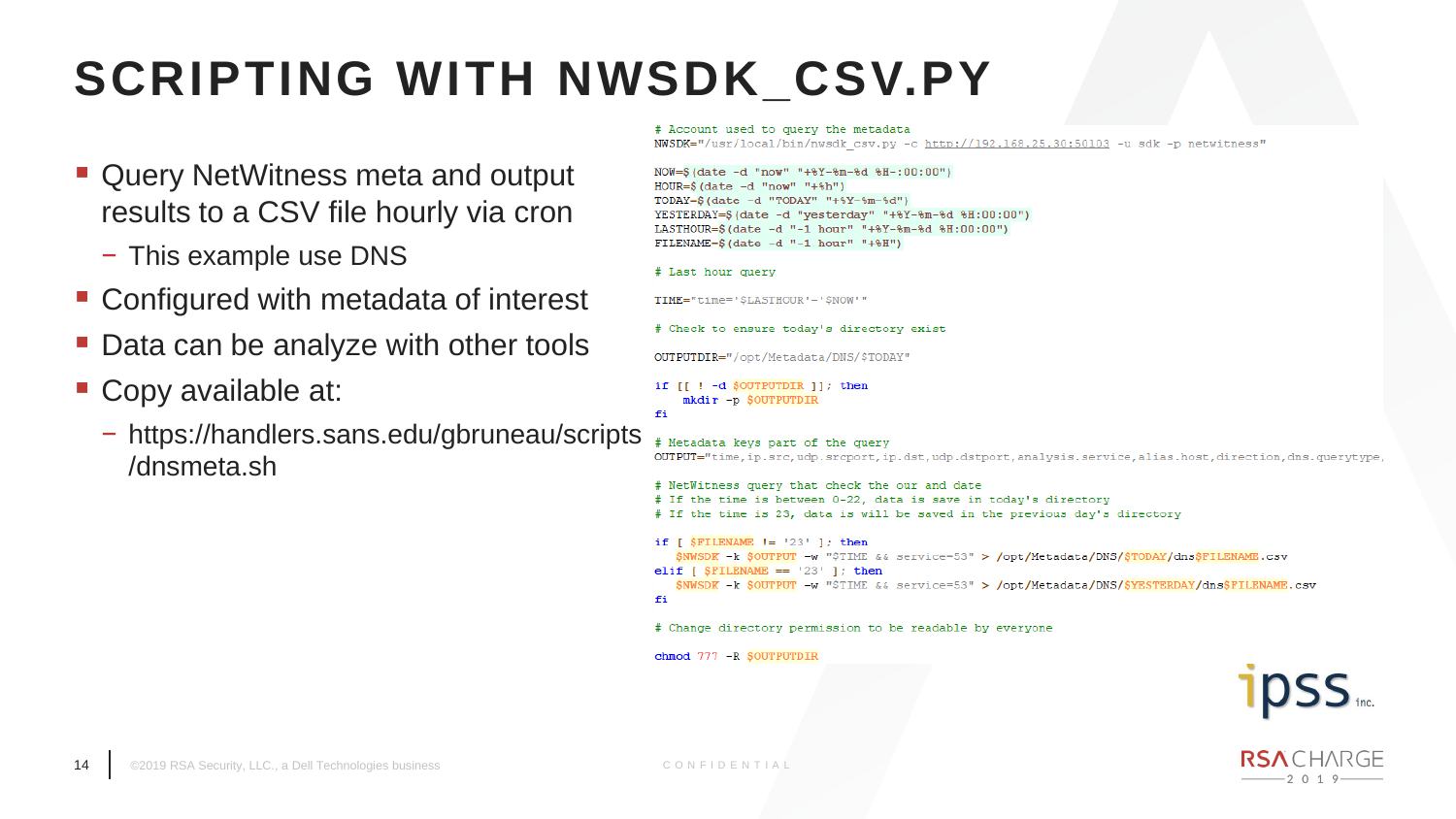#### **URL & API QUERIES**

- **API query from another device**
- https://192.168.25.5/1/navigate/query/email='gbruneau@ipss.ca'/date/2016-12-12T00:00:00Z/2016-12-13T00:00:00Z/
- API to get malware
- https://192.168.25.5/investigation/17/event/EventID
	- − where EventID = Report number and 17 = SA device number

![](_page_14_Picture_6.jpeg)

![](_page_14_Picture_7.jpeg)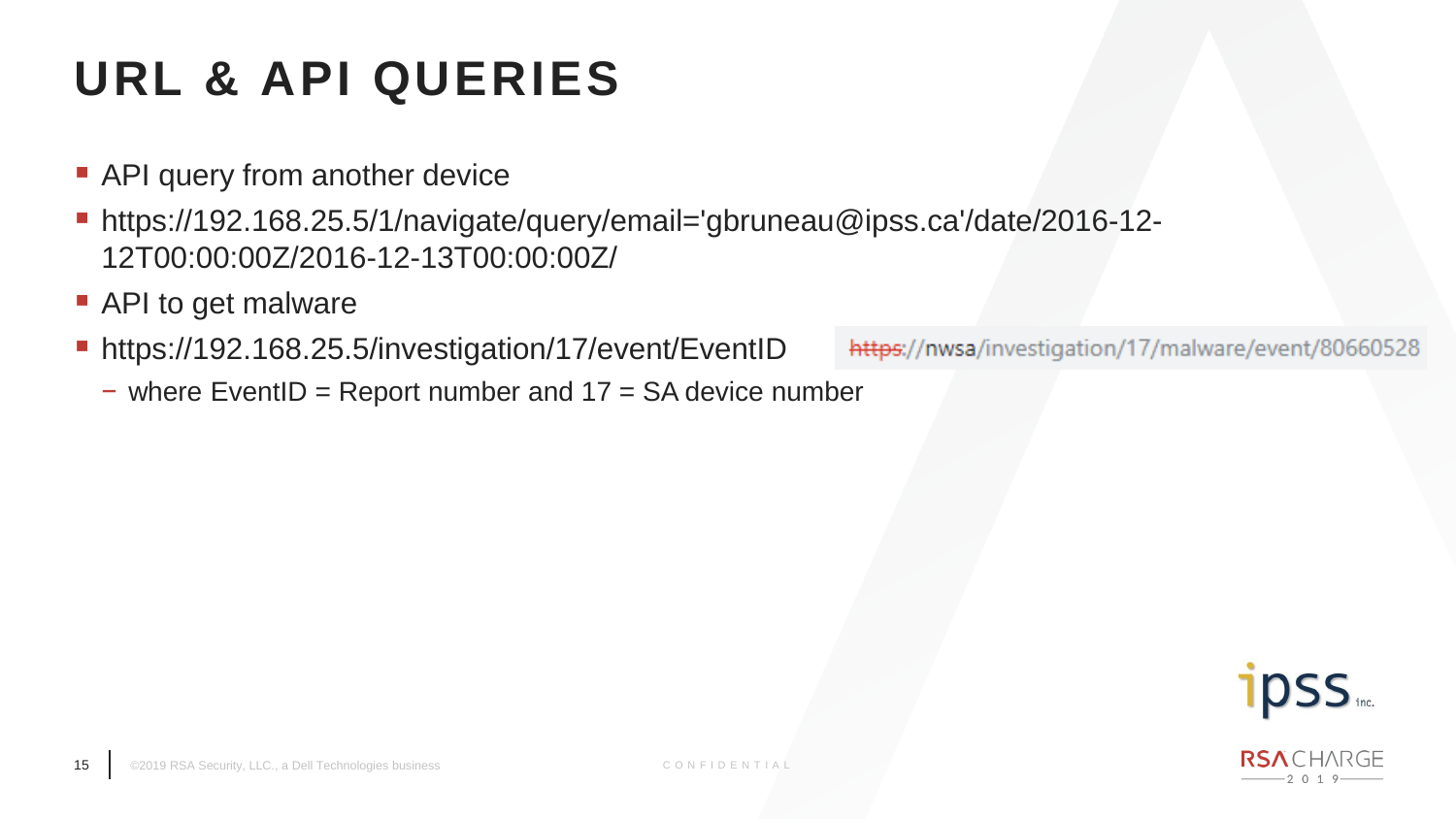#### **Q&A**

- My contact information
	- − gbruneau@ipss.ca
	- − gbruneau@isc.sans.edu
	- − @GuyBruneau
	- − https://www.linkedin.com/in/guybruneau
- Posts & Projects
	- − https://isc.sans.edu/handler\_list.html#guy-bruneau
	- − https://handlers.sans.org/gbruneau

![](_page_15_Picture_9.jpeg)

- RSA Global Summit 2014 → Tips & Tricks To Achieve Ludicrous Speed
	- − https://technodocbox.com/83629123-Network\_Security/Deploying-security-analytics-tips-tricks-toachieve-ludicrous-speed-guy-bruneau-gse.html
- 2017 RSA Charge presentations → Metadata Is Like Gold Tips & Tricks To Mine It
	- − https://community.rsa.com/docs/DOC-83010

![](_page_15_Picture_14.jpeg)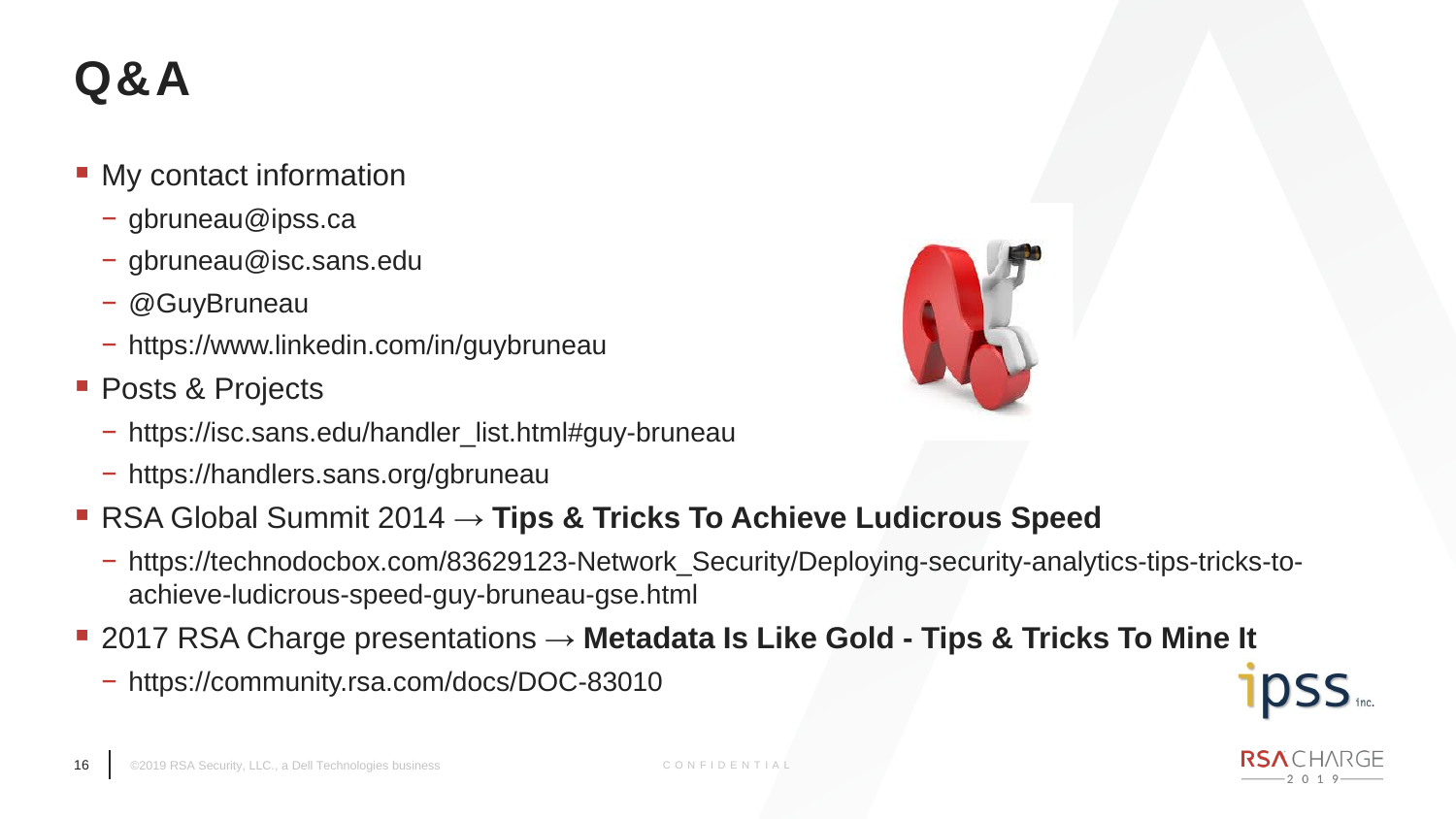# **THANK YOU**

![](_page_16_Picture_1.jpeg)